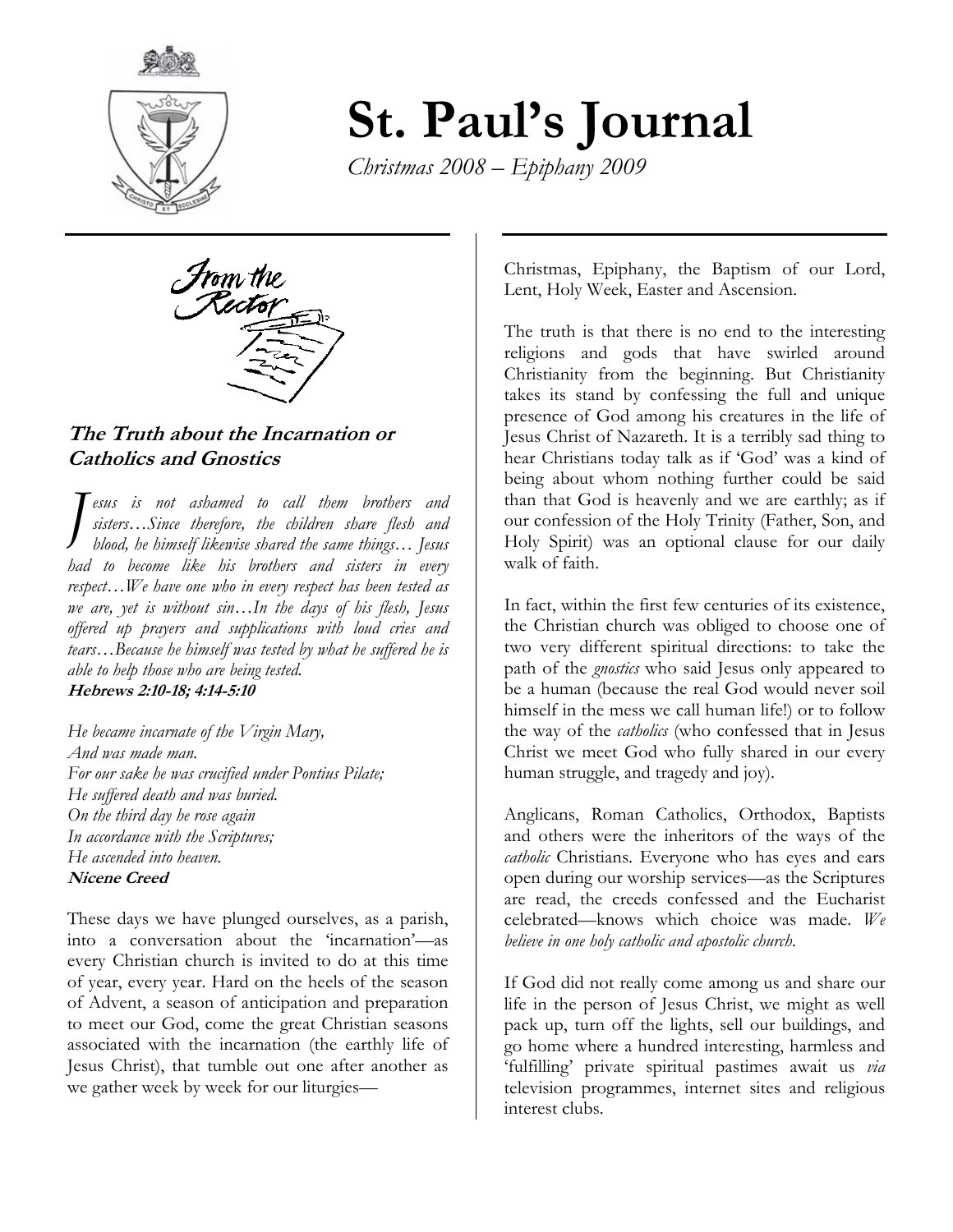Christian faith can't be lived out (as the gnostics tried to do) in a spiritual sky through which we are meant to ascend in order to detach ourselves from our bodies, our world and our communities so that we can each cultivate a private, heavenly salvation. Christian faith certainly has its eyes on the heavens—and even more beyond them—but it has its feet firmly planted on the ground.

It may not feel good to confess our sins in our liturgies, to have our egos bruised in parish life, to butt heads on parish plans, to sacrifice money and leisure for the good of our parish programmes—or to work on outreach side by side with 'someone with whom we have nothing in common' or to share the sorrow of a beloved fellow parishioner who has lost a child, or a job or the love of her life. But this very human life is the only place where we can practice our faith, and these are the only sorts of things in which we can truly meet the incarnate Christ we worship. So God's sharing of this very human life is what we call the wonderful 'mystery of the incarnation'.

This is the only faith we can confess. This is the only life in which we can find joy. This is at the heart of the only mission we can have to our world.

Paul Friesen

## Warden's Reflections: Advent, Christmas & Anticipation

s I write this note, with a sense of conviction and also of peace, we have **A**already enjoyed four Sundays of parish life Subsemination and also of peace, we have already enjoyed four Sundays of parish life and worship in Advent 2008. Each Sundays featured a sermon and a children's talk reflecting the eternal messages of Christ, and of Advent – our season of anticipation. Advent, which means anticipation or coming, is not only a celebration of those who first waited for the historical event of the birth of Christ. It is that, of course, but as Christians we also celebrate the anticipation of the coming Kingdom of Christ. It is a future that is for each one of us as individuals, and also for us as a community.

In one of his books, C.S. Lewis said he came into Christianity 'kicking and screaming'. He wrote, 'You must picture me alone in that room in Magdalen (College), night after night, feeling, whenever my mind lifted even for a second from my work, the steady, unrelenting approach of Him whom I so earnestly desired not to meet. That which I greatly feared had at last come upon me. In the Trinity Term of 1929 I gave in, and admitted that God was God, and knelt and prayed: perhaps, that night, the most dejected and reluctant convert in all England.' (Surprised by Joy). His 'Advent' wound up and his 'Christmas' arrived!

However, it was not simply enough for Lewis to stop at this actual decision. In fact, by this decision, he was shifted from his prior position as an atheist to a believer, and a very active one at that. He was transformed, writing with both intellect and passion—for the benefit of generations to come of the power of Christ and the path of God. But he was also transformed in practical terms as well. He began to read the Bible, to worship Christ in a local parish church, and sought to help the poor and powerless. He donated a significant portion of his revenue from book royalties to the benefit of widows whose husbands were killed in World War II. And in his late fifties, Lewis married the American widow Joy Davidman so that her children would be protected and able to continue their education in England. He believed in the message of Advent and, thus, was transformed by Christmas itself, contributing in so many ways and at so many levels to the transformation of life on earth for others.

You have heard a few of us speak, in the late autumn of 2008, of the preparation of our parish budget. The issue, as we tried to explain, is not so much money in the abstract, as it is what we are currently doing with it and what we intend to do with it in the future. We have been working hard, considering how we can continue to grow in our service to others in the year ahead. We appreciate and thank each of you who have already responded, and those who will respond, to our request for an update on your plans to support the work of the community in the future year. By your actions,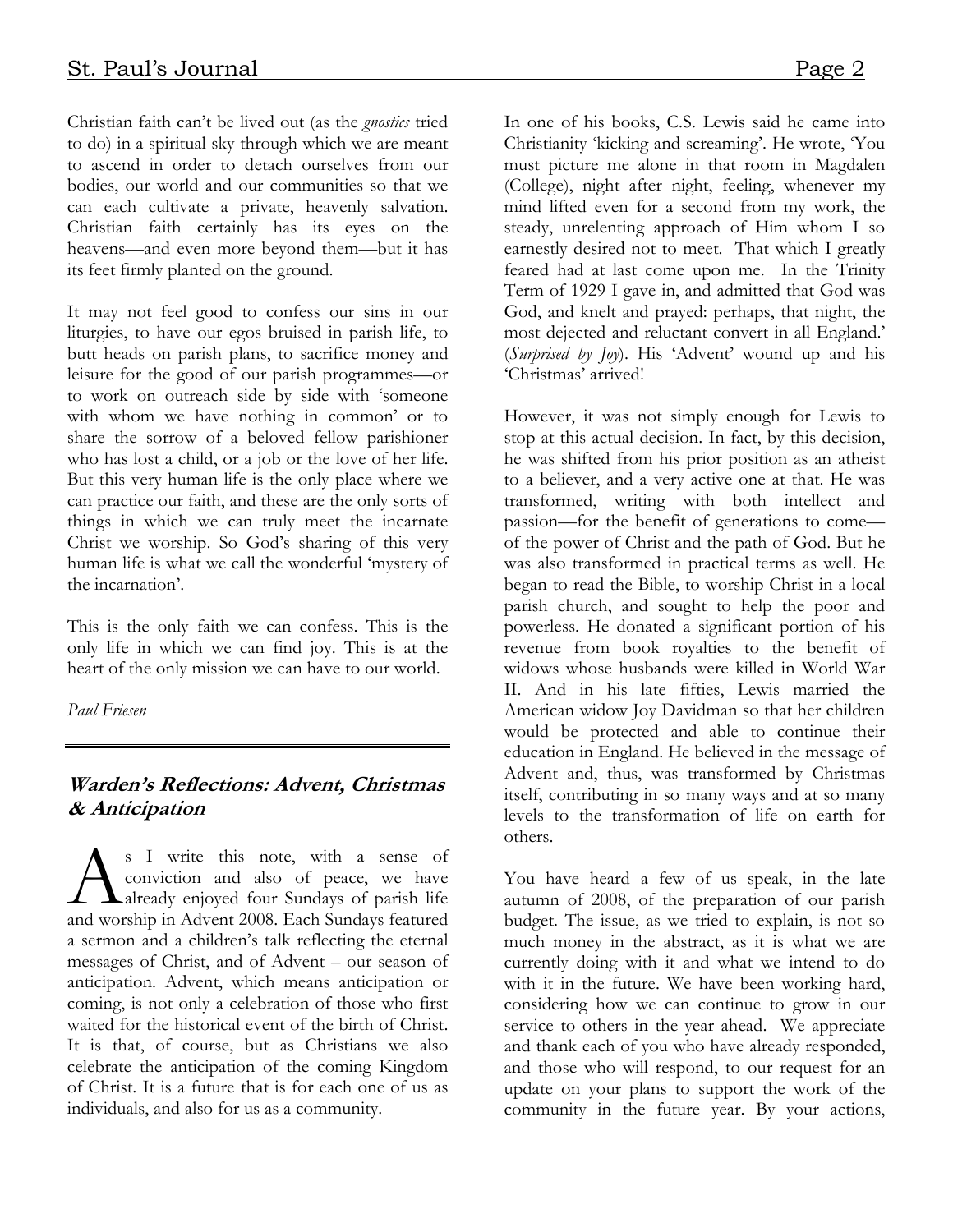intentions and contributions you show, like Lewis, the transforming power of the Christ we wait for together.

In the sermons and the children's talks this Advent season, we have considered the hope that comes through genuine judgment, love, joy, and peace. Each has their place in our lives. Through this gift of Christ, God has given us the 'salvation' that we celebrate every year during this season. But God has also given us the communal joy of helping each other as we are transformed through 'word and sacrament' in our worship and through 'parish life'. In this season of busyness and so many preparations—and surprises too—may we find the meaning of Advent (anticipation) not only in Christmas and Epiphany. And may we find wisdom and a deep abiding faith in the birth, life, death, and resurrection of our Lord Jesus Christ.

Patrick Hartling

# Exciting News from the Archives: Part II

his is the conclusion of my report his is the conclusion<br>
of my report<br>
in the Thanksgiving edition of St. Paul's Journal, in which my daughter Penny and I, during a trip to



Prague, delivered The Little Catholic Songbook to the National Library of the Czech Republic at the Klementinum in Prague.

This was a really exciting experience. We were met by Inge, a colleague of Mrs. Petraskova, Head of the Music Department. Inge, who speaks English, gave us a private guided tour of their magnificent baroque library, with manuscripts and books dating from 1085 A.D. to the present day, the Astronomical Tower with terrific views over the city, and the Reading Rooms. We were then taken up to the Music Department, where we were eagerly awaited by Mrs. Petraskova and another young colleague, who also spoke some English (Mrs. Petraskova really did not).



It was thrilling to see how delighted they were with the book, and while Penny took photos, I opened the archival box we had asked Joe Landry of Leaf By Leaf Conservation Services to make, and showed them the book, and the neat little 'drawer' Joe had made to hold the seven 'mass cards' that had been interleaved in the pages.

Mrs. Petraskova read us the entry in their reference book which described The Little Catholic Songbook. We learned that it had been written in exquisite  $Czech - a very important factor in its value - by a$ priest in the German speaking area of Czechoslovakia, who used it to teach Czech to the people, who, although Czech nationals, spoke German only. There were only 10 editions printed, of which very few had survived (the Austrian National Library has a  $5<sup>th</sup>$  edition and ours is a  $4<sup>th</sup>$ edition), and their excitement at now owning a copy was obvious. Penny and I were just as excited to be able to repatriate this small treasure.

After signing a receipt for The Little Catholic Songbook, Mrs. Petraskova put the book on her desk, later to be carried off to their Conservation department to repair the damage of the years. She and her colleague then showed us some of their other treasured books dating from the  $14<sup>th</sup>$  and  $15<sup>th</sup>$ centuries, which they had taken out especially to show us: original compositions signed by the composers and illuminated; a choir master's book of music for mass dated 1415; beautifully written gothic texts with music notes in diamond shapes; and on through the years (including a signed Mozart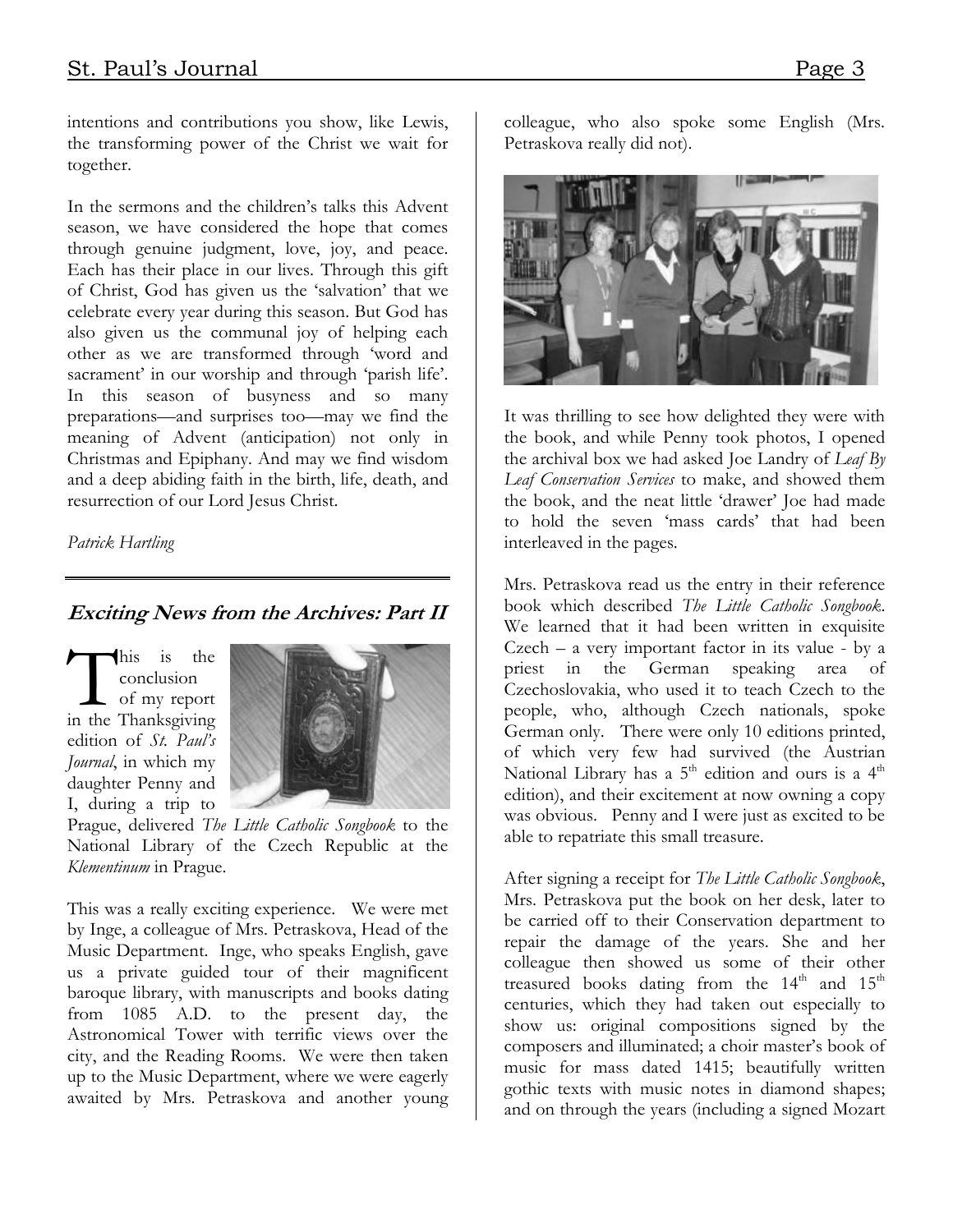score), to a small book about a modern Czech composer which had piano keys on the front cover. They also gave us a number of books about the Klementinum, the Library and the Astronomical Tower, as well as the score for the Missa Presulem Ephebeatum, by Heinrich Isaac (ca  $1450 - 1517$ ), which I hope Andrew will play for us one day—it has modern notation as well as the original notation!

It was a wonderful experience, and we were so happy to be able to give them this book, as it had no actual value to St. Paul's archives – it didn't even fit our mandate – whereas for them it was a treasure. They may have felt honoured to have been given our little book, but they certainly honoured us in their reception of it.

I hope, later on when I have all our pictures printed, to make a display, or perhaps a power point presentation to show you all.

Fiona Day

## Beyond the Chancel Steps: The Queen Anne Communion Service



Photo by J. Milton Gregg

t Christmas and Easter, you may notice two tall silver flagons gleaming on the Credence Table, or watch the Rector turn from the <sup>t</sup> Christmas and Easter, you may notice two<br>tall silver flagons gleaming on the Credence<br>Communion Table to present to the congregation a beautiful silver chalice, saying, 'Do this, as oft as ye

shall drink it, in remembrance of me.'

Perhaps you thought the Lords of Trade and Plantation sent this silver over with Cornwallis in 1749, or maybe that it was the gift of a prosperous Haligonian to his parish church.

In fact, the two flagons, the chalice and the alms bason are the remaining parts of the Queen Anne Communion Service received by the church in 1759. Next year will mark the 250th anniversary of their first use at St. Paul's.

In 1710 the French surrendered the fortress at Port Royal to Colonel Francis Nicholson and his New England troops. Port Royal was renamed Annapolis Royal to honour Queen Anne. She returned the compliment by commissioning her royal silversmith, Francis Garthorne, to create a Communion Service to be used in the Chapel of Ste. Anne, at Fort Anne, Annapolis Royal.

Queen Anne had ordered Garthorne to make Communion Services for St. Anne's, Annapolis, Maryland, and her Royal Chapels of the Mohawks and Onandagas. Not just the silver came as her gift to the Mohawks and Onandagas, but a Fair Linen for the altar, cushions with tassels for the books of Common Prayer, and four Imperial Coats of Arms to hang on the walls of each chapel. Francis Garthorne also made the Service presented by Queen Anne to Trinity Church, New York. Think of the Loyalist, Charles Inglis, Trinity's last British Rector, discovering Garthorne's familiar silver when he came to celebrate Communion in his Cathedral, St. Paul's, Halifax, as the first Bishop of Nova Scotia.

The silver marks on our Queen Anne pieces show that Francis Garthorne made them in 1711-1712 in London. Six years after the Queen died, a Warrant dated May 4, 1720 in the Lord Chamberlain's Book, Series 1, Volume 604 (Public Record Office) ordered the delivery of 'two Flagons, a Chalice, a Paten, and a Receiver to take the offerings in, for the use of His Majesty's Chapel at Annapolis Royal, the Plate to be delivered to the order of Colonel Richard Phillips, Governor of Annapolis.' The Communion Service eventually arrived at the Chapel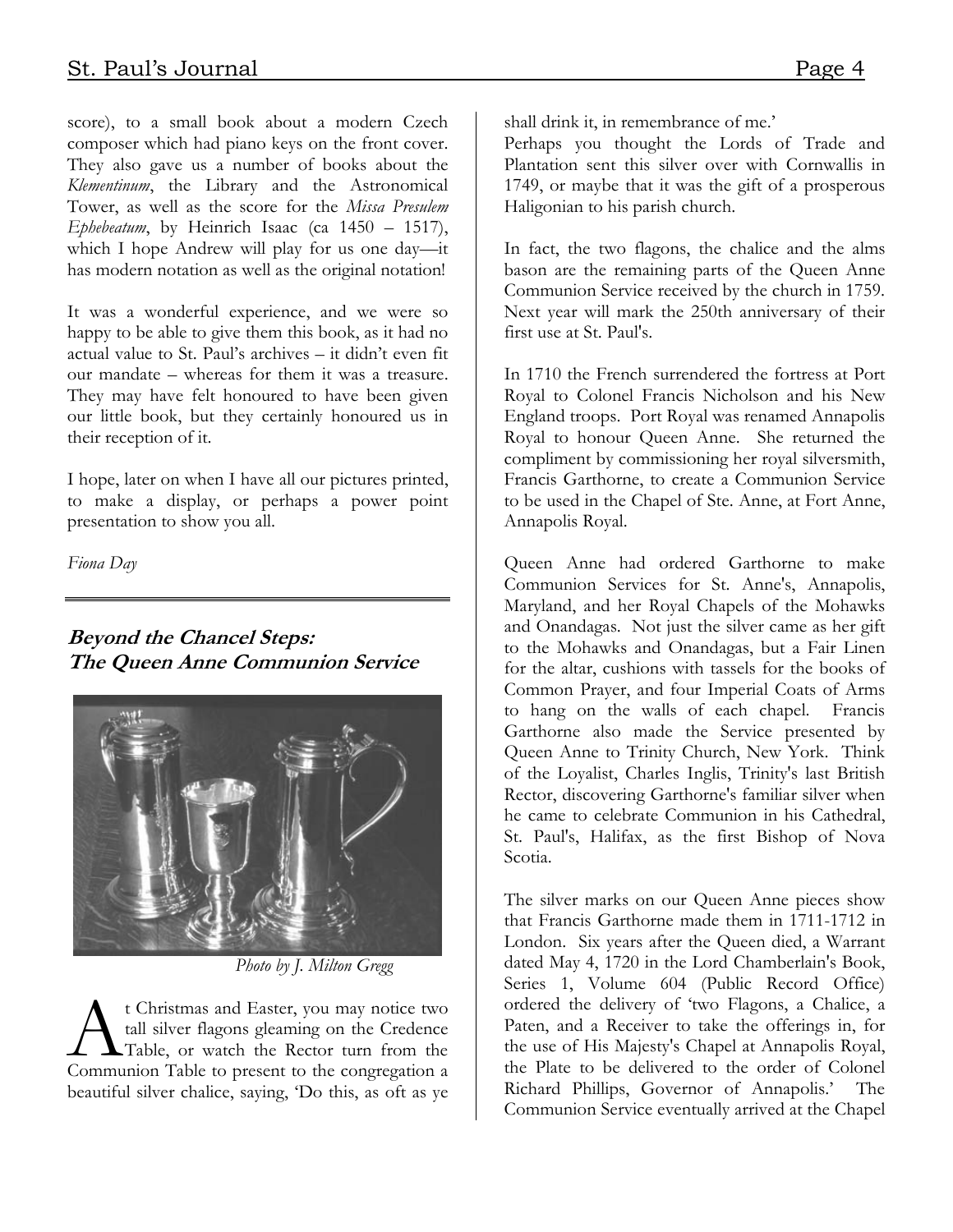of Ste. Anne, Annapolis Royal, but was in use for only a few years.

In 1732 the Reverend Richard Watts reported that the Chapel at Fort Anne was 'in such a dismal and pitiful condition that it is almost impossible either to perform or attend the service therein without endangering the lives of those who come thither to the worship of God.' (Archives, Fulham Palace) The absence of a chaplain meant that officers at Fort Anne had to baptize their children. As late as 1752 Captain Handfield had to officiate at the marriage of his daughter. The Queen Anne Communion Service was in the care of the Fort's commanding officer, safely stored away.

In 1759, by act of the Legislative Assembly, the Church at Halifax was incorporated as the Parish of St. Paul. Richard Bulkeley, a founding Warden, also served as Provincial Secretary. He and his Governor, Charles Lawrence, must have discussed the state of affairs at Annapolis Royal, and the needs of the newly incorporated Church of St. Paul at Halifax. Decisive army officer that he was, Lawrence acted. In August 1759 he issued an order to Lieutenant-Colonel Jonathan Hoar at Annapolis:

'You are hereby required and directed on the receipt hereof to deliver unto Erasmus James Phillips, Esqr. all the Church plate in your possession, together with all Cushions, Cloths, Surplices, Bibles, Common Prayer Books, and all manner of utensils now or formerly used for the celebration of Divine Service at Annapolis, and for so doing this shall be your warrant.' (Commission and Order Book, 1759- 60, Vol. 165, NSARM)

The same order was issued to Erasmus Phillips directing him to deliver the Church plate etc to Jeremiah Rogers, captain of the Provincial Brigantine Montague. Captain Rogers sailed out of the Annapolis Basin bound for Halifax to deliver his valuable cargo to the Governor, who presented it to the newly incorporated Church of St. Paul. Imagine the first Rector's delight, to be able to celebrate Communion using this beautiful silver.

Sixteen Rectors and nearly 250 years later, we are still using and appreciating Queen Anne's gift to the

Chapel of Ste. Anne, and Lawrence's and Bulkeley's diligence in seeing that the Service would be in St. Paul's safekeeping.

Not all Rectors have loved this silver. The Reverend Dyson Hague, the  $7<sup>th</sup>$  Rector, requested in the June 1894 edition of St. Paul's Parish Magazine under 'Rector's Notes – Wants': 'We want so many things. First, some generous friend, either to give us two silver cups for the Holy Communion, or better, to provide the expense of making a set out of one of the large flagons which might be used for that purpose.' Fortunately the ladies of the congregation saved the flagon by providing two silver chalices, which were first used on March 3, 1895.

Archdeacon W. J. Armitage, the 8<sup>th</sup> Rector, invited the Curator of Silver of the Metropolitan Museum of Art, New York to survey the church silver in 1907. Mr. J. H. Buck measured, and recorded the silver marks on two flagons, one alms bason, one chalice and a paten. This list is useful, because the paten disappeared at some time after 1907. The silver was stored in a wooden chest locked in the vault. It is difficult to understand how such an essential piece as the paten could have disappeared. Two patens acquired by the church in 1819 have served as replacements.

The Vestry Minutes for June 27, 1932 record a letter sent to Dr. T. W. Savary, the  $10^{th}$  Rector, by the Rural Dean of Annapolis, "stating that from reliable information received by [the Dean] the Communion Service reported as belonging to the church in Annapolis was being unlawfully held by St. Paul's Church." Dr. Savary told the Vestry that he had replied ... "requesting definite information as to the set referred to, with particulars as to claim. So far, he had received no reply." One wonders how St. Paul's could be considered to be holding the Queen Anne silver unlawfully, since the head of the Government of Nova Scotia ordered its removal from Annapolis to Halifax.

The 200th Anniversary Committee requested permission in 1949 to display the Queen Anne Communion Service in the window of Henry Birks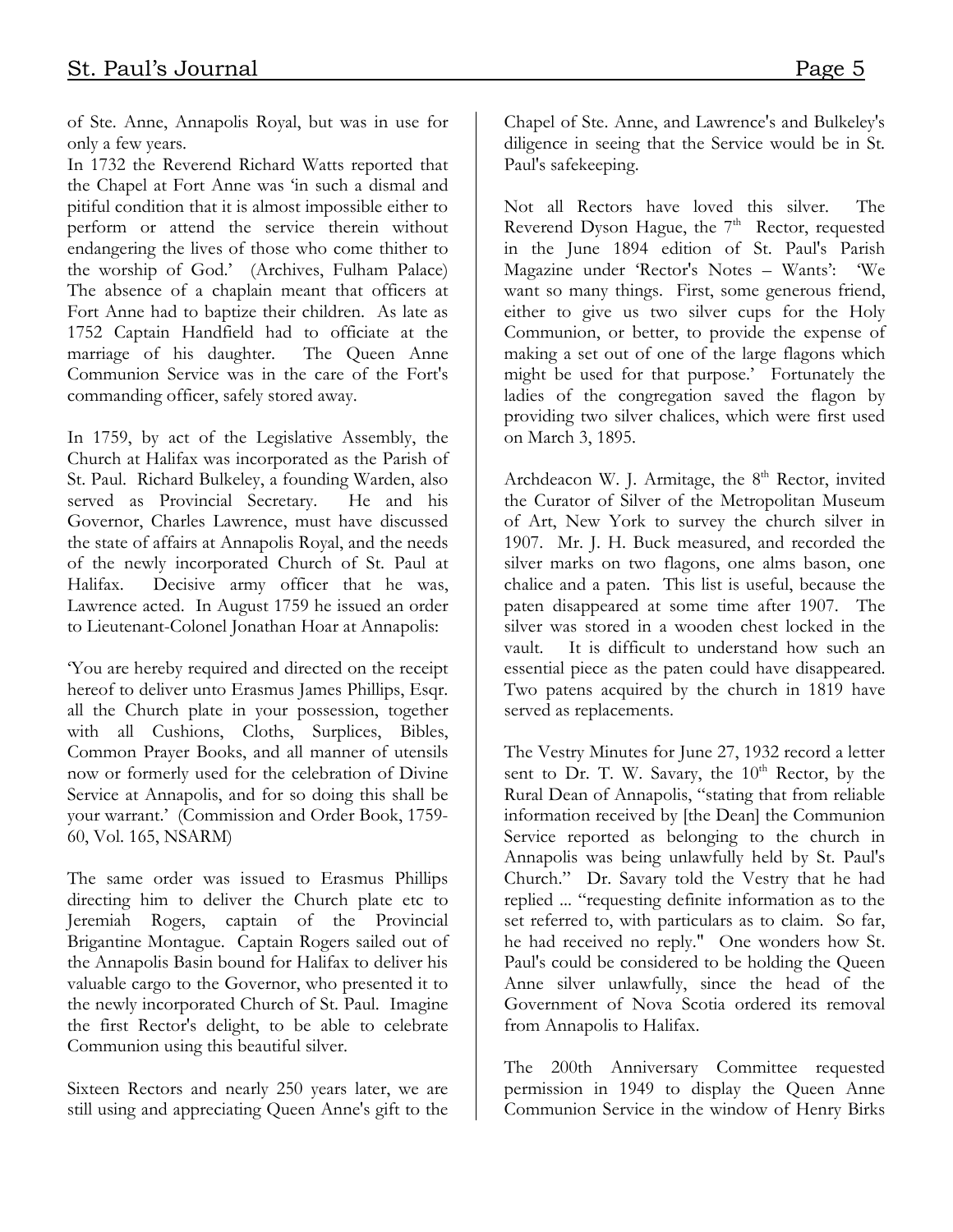& Son on Barrington Street. The Vestry refused to permit the silver to leave the church. Later Parish Councils have had a different attitude. The silver has been exhibited in the Nova Scotia Museum, and the Art Gallery of Nova Scotia.

A few suggestions on the care of this silver may help preserve it for future generations to cherish:

'The Queen Anne Service is almost pure silver, and must be handled very carefully to prevent scratches and dents. Before you touch it, remove rings from your fingers. Polish, using a high-quality cream polish. Do not use Silvo or Twinkle. Be sure the tap in the sink is pushed away from any possible contact with the silver. Use the plastic dishpan, not the metal sink. After rinsing the polish off, wash, using very hot water and a little detergent, then rinse again, and dry thoroughly with a soft tea towel. Never immerse the stem of the chalice in water. Never wash more than one piece at a time in the dishpan, and do not allow the silver to bang against the sides of the metal sink. Stand the lids of the washed flagons up so that the insides of the flagons can air dry. Wrap and return the silver to the vault promptly. Position all pieces so that there is no chance the vault door can crush the base of the chalice, the flagons or the alms bason. Never leave this silver unguarded, and always store it in a locked cupboard or the vault. Return the vault key to the proper custodian.'

After nearly 250 years in St. Paul's safekeeping, the Queen Anne Communion Service continues to add to the joy of our celebration of Holy Communion at Christmas and Easter.

In preparation of this article I relied upon:

'The History of St. Paul's', Chapter 9, by C. E. Thomas, MSS St. Paul's Archives; 'Documents of St. Paul's', Book 1 and 2, by C. E. Thomas, MSS St. Paul's Archive; 'Historic Silver of the Colonies and Its Makers', Francis Hill Bigelow (world-wide web); 'The Great Law and the Longhouse' by William Nelson Fenton (world-wide web); The Church of Saint Paul in Halifax, Nova Scotia 1749 - 1949, by R. V. Harris (Ryerson Press, 1949); Year Book of the Parish of St. Paul's (1915); Vestry Minutes of St. Paul's

Church, June 27, 1932; Vestry Minutes of St. Paul's Church, April 5, 1949; St. Paul's Parish Magazine, June 1894.

Tinker McKay

# Melanie finds Robert

s we celebrate Christmas 2008 we want to share a special story with you. Early this year, Don met a bright young nurse at the S we celebrate Christmas 2008 we want to share a special story with you. Early this year, Don met a bright young nurse at the clinic where he has dialysis treatments three evenings a week. In mid-summer, he learned that she was giving up her job here to serve in a hospital in Kenya for several weeks, was doing her own fund-raising and was leaving shortly. He contacted her with some support and we kept in touch by email.

In one email we mentioned that we sponsor 15 year-old Robert in Kenya through Compassion Canada. Robert lives in a small town called Kongowea, outside Mombasa. Melanie thought she would like to try to find him and take him some gifts on our behalf. On September 19<sup>th</sup> she sent an email asking for information about Robert. Her hospital work was finished and, as she and two Canadian friends were spending that last weekend in Mombasa, she said she would try to find him. We sent what we had - Robert's sponsor number, our own and the name of the Compassion Project where he was being helped, the Baptist Child Development Center in Kongowea.

It's a long story, but the short version includes this adventure! After finding a *manatu* (bus) in Mombasa marked Kongowea, the three girls set out, their Swahili limited to hospital jargon. No one on the bus spoke English. When they reached the end of the line everybody got off the bus except the three girls. As they still did not know where the Baptist Child Development Center was, they didn't know what to do. Some young fellows standing around at the bus stop talked to the driver and then one of them came to Melanie and asked, 'Where do you want to go?'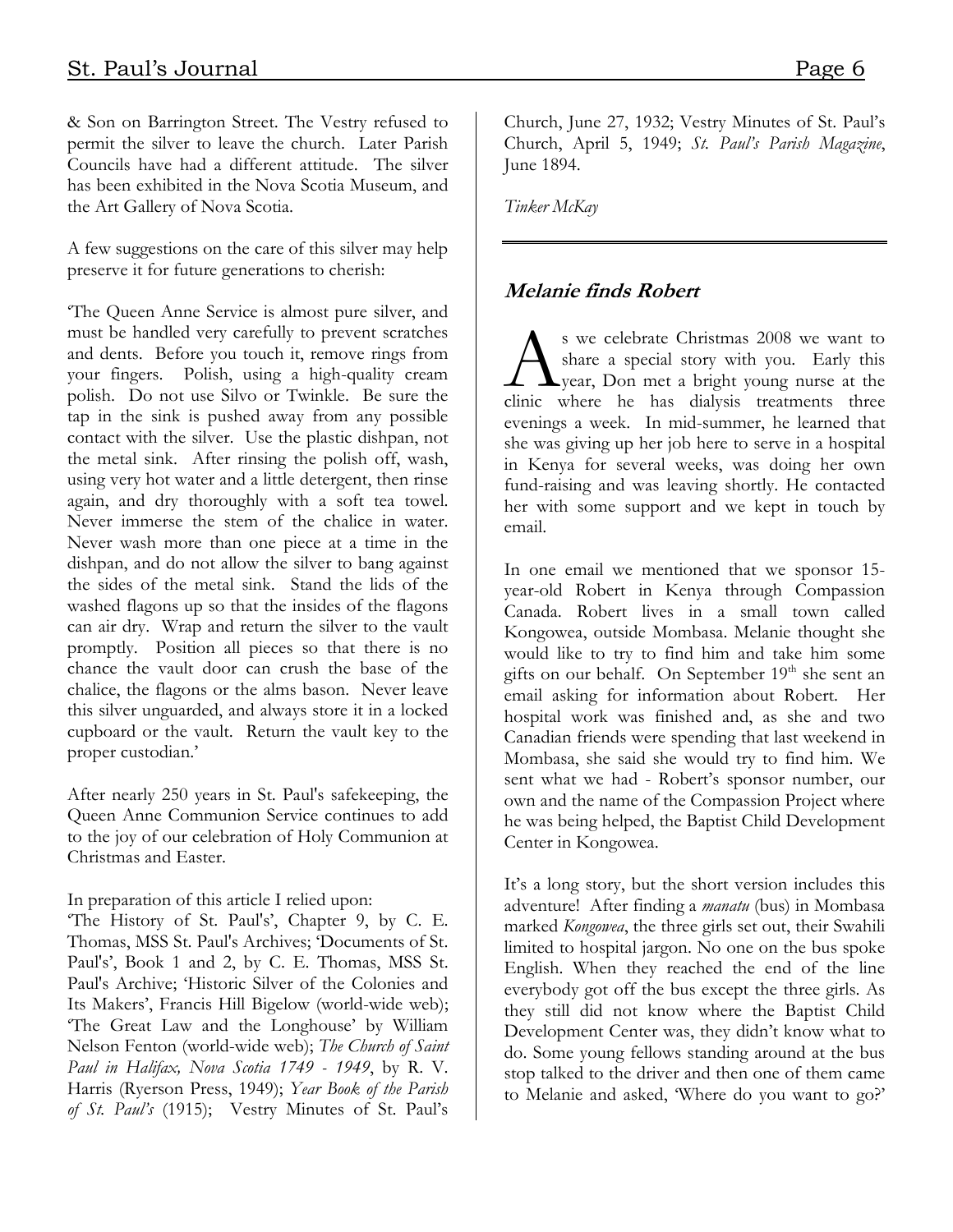Imagine her relief!

He didn't know anything about a Baptist Child Development Center but he did know there was a Baptist school 'down the road.' Eventually, after some more driving around and then a very long walk Melanie and friends found a guard outside a compound who spoke English. He brought the Director to them, who said, 'You are here!' The Baptist Child Development Center and the School were one. In no time at all, the Director found Robert and brought him to meet Melanie. He was speechless, but when he learned why she was there, he could hardly contain his happiness. He was thrilled with the gifts she had brought; he showed Melanie and her friends around the school and they visited his classroom. The Director explained the Project's work and what the children receive, as Melanie wrote, 'from education to lunch to spiritual guidance…'. 'Seeing this first hand restores my faith in people helping people…It was one of the best moments I can remember and it will stay with me for a long, long, time.' They were deeply impressed with the warm welcome they received, and Robert felt very special; no one had ever visited any of the children before that day.

Melanie came home with pictures of Robert and others, and a lovely letter from him for us. We are so grateful for Melanie's interest and perseverance in finding Robert, and we thank God for the wonderful answer to our prayers. We look forward to reading the story in a Compassion Magazine soon.



Kenya: Kongowea Baptist Primary School Robert Ngotho & Melanie King, 22 September, 2008

Fellow parishioners at St. Paul's will enjoy knowing that on the Sunday morning before Melanie began her search for Robert, our 9:00 a.m. worship service included not one, not two, but three African songs! You can be sure we were thinking of Melanie and Robert then, hoping and wondering if it could really happen. That it did seems to us a miracle, as it did to Melanie and her friends also. Praise God!

Donald and Gretchen Gillis

# On Moving Home

ecently I had to move from my home, in which I had lived for 25 years. I have moved many times in my adult life, but this was the Recently I had to move from my home, in which I had lived for 25 years. I have moved many times in my adult life, but this was the longest I had lived in a home. This was my first transition from a large seven-room flat to a very much smaller studio apartment.

What to take and what to leave behind? I lay in bed and worked myself into a tizzy trying to decide what I should be taking. I realized this was not helping me at all but, rather, making me very stressed. A close friend came over to my flat with a box of varied coloured stickers and told me to put a sticker on every item that I intended to take with me. This included paintings on the walls, large ornaments, chests, telephones, etc., as well as furniture and kitchenware.

Now to get some cardboard boxes and start packing. If one is methodical it can go well, and I did get help from my home care worker, who helped clean and pack items. We did not bring a mover in, because my sons were prepared to move me. They hired a large truck and the moving day soon arrived. Since I am over 80, one of my daughters-in-law decided that I should spend the day at their home in Ferguson's Cove until the move was completed.

At about 3:30 p.m. a call came saying that I could come over to my new home, so over we went. What a revelation when we walked into my new apartment; I could not get over it. The carpets were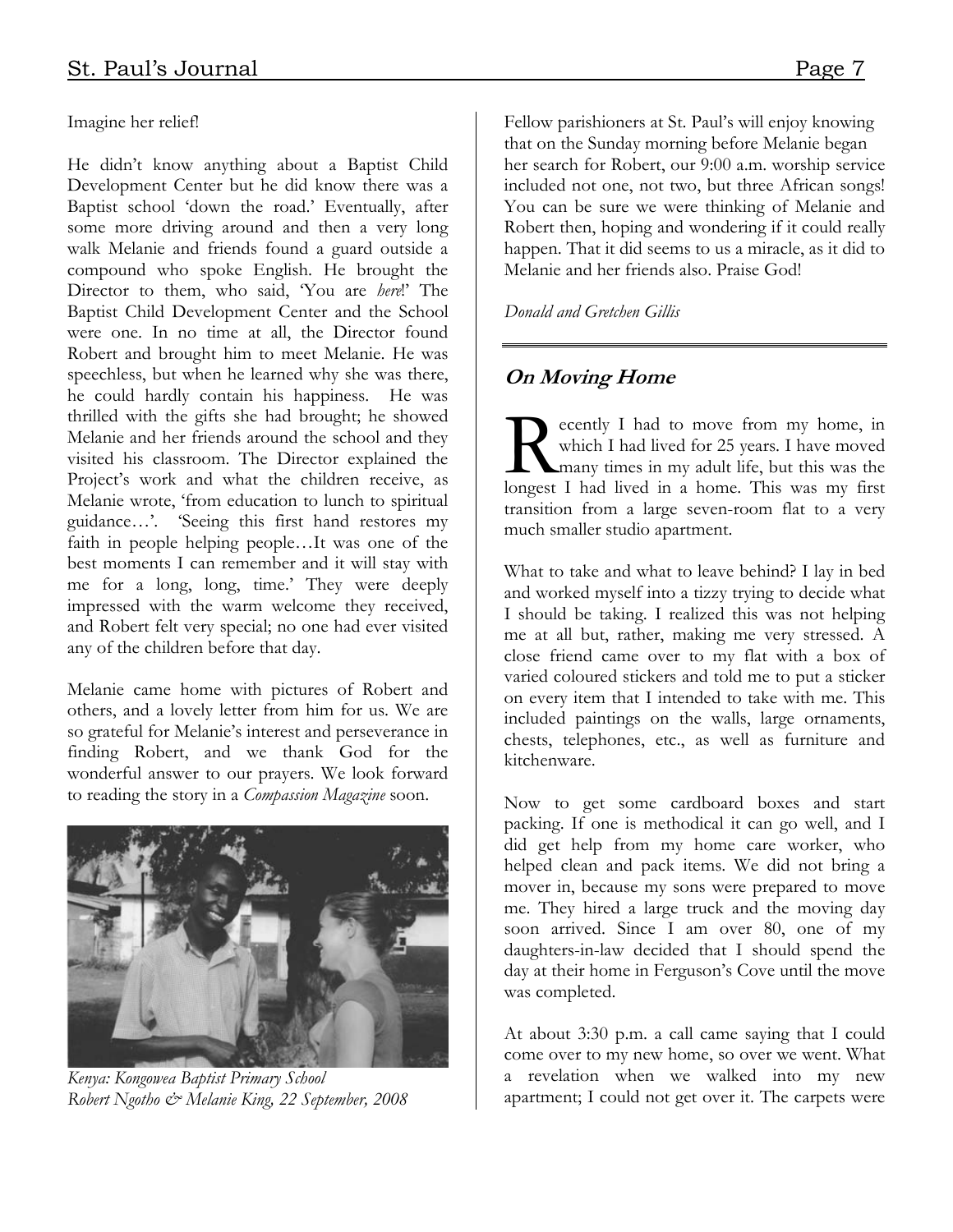down and all the furniture was beautifully placed. There were flowers in a vase and paintings on the walls, even a beautiful new bedspread.

The very best thing of all was when our wonderful Rector, Dr. Paul Friesen said he would like to come and bless my apartment, as well as Lois Pepper's. A late afternoon was chosen and I invited all my immediate family and a few close friends. Dr. Friesen arrived with his family, and little Talia looking very important holding a small red bucket. The bucket then had water put in it and a small branch of an evergreen tree.



A short religious service was provided and the Rector began at the front door, saying a prayer.

Talia was ready for him to take out the branch, and sprinkle some water on the door. This was repeated in each room, with even a sprinkle on the bed. At the end, Paul presented me with a beautiful cross, which I have put in a prominent place on the wall. A wonderful ending to the move.

Also invited was our Honorary Assistant, the Rev'd Canon Gordon Redden, to assist in the blessings. When the blessings were over, we all gathered together for a reception in the recreation lounge.

Jill Field Alexander

## My wish

In our commercial society we all know that retailers depend on higher than average sales during the period leading up to Christmas in order to survive. Likewise many outlets have significant sales and price reductions in January to clear out their unsold inventory. I think many of us know some of the recurring signs in windows and printed ads at this time of the year that are created to catch our attention, such as "Boxing Week" sale. I didn't know there was such a thing as Boxing Week.

In January 2008, while walking up Spring Garden Road to work I walked by a sign in the window of the new DownEast shop. It caught my attention because it was very edgy and in my mind quite sad. It read: "Get what you didn't get Super Sale." In this ad for the latest cell phone, they meant what you didn't get for Christmas without saying that.

Many people consider Christmas disappointing if they do not receive everything that is on their wish list. I feel sorry for people like that, who feel a need to always be upgrading their latest toys and gadgets, and don't feel as if they are successful unless they are current.

Gifts don't define Christmas. They can be easily forgotten. What I remember most when I take the time to reflect is the memories of spending time with friends and family, enjoying wonderful Advent and Christmas music, and hearing and sharing the amazing Christmas story from the gospels. These are all the ingredients of a successful Christmas and my wish is that more people get that message.

#### Kathleen Flowerdew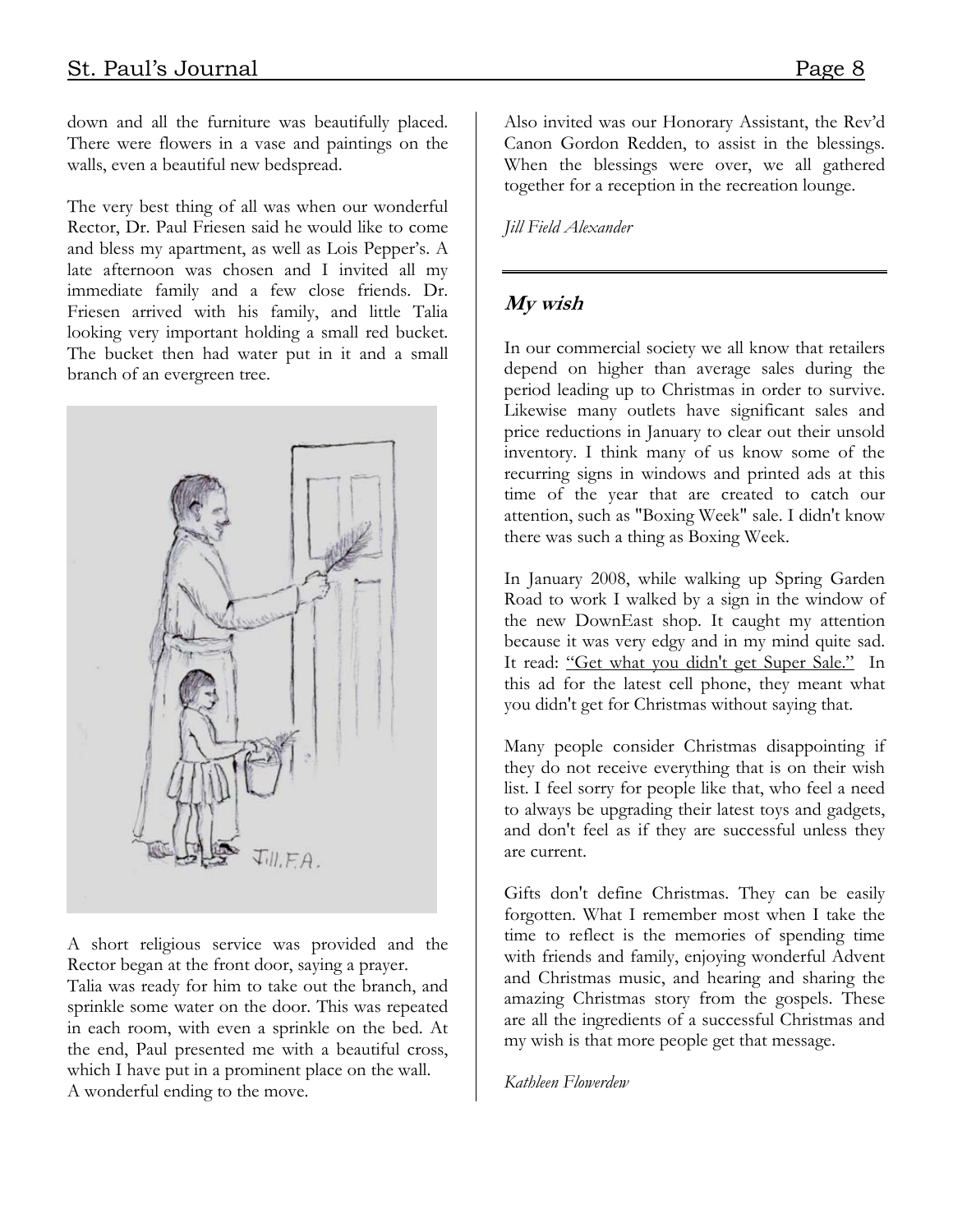# O Come Let Us Adore Him, Christ the Lord

When I was a child, my family went to church on Christmas Day for the eleven o'clock service at All Saints' Cathedral. Mother always sat us in the same pew each Sunday. I used to look over at the stained glass window with the Roman Centurion pictured there. When the service started, the church organ would loudly play the beloved hymn, 'O Come, All Ye Faithful,' with which I'm sure most churches start out. It is a beautiful, majestic hymn of praise to God and His Son Jesus. The choir, bishop, minister and helpers would parade the church aisles, led by a young altar boy holding up the long handled cross. I wasn't a religious child, and fidgety like most, but that hymn and sight would never fail to give me an excited feeling in my being. One couldn't help but feel awed and moved by the beautiful words and tune of 'O Come, All Ye Faithful.'

I think when children are a part of the congregation at an early age, it somehow 'sticks' with them throughout their life, even if, as the years go by, that life branches off and maybe backslides for a while away from church values, as it did with myself. But eventually those early church attendance years will lead them back, especially on Christmas, and the glorious hymns of praise for that season:



Rejoice! Rejoice! Emmanuel shall come to thee, O Israel; O come, all ye faithful; Joy to the World; Hark, the Herald Angels Sing; The First Nowell; While Shepherds watched their flocks by night; Go tell it on the Mountain; Away in a Manger; We Three Kings of Orient are; Good King Wenceslas; I saw Three Ships a sailing; Mary's Boy Child; O Holy Night; Once in Royal David's City; Gloria in Excelsis Deo; Silent Night; O Little Town of Bethlehem, and more….

Happy Christmas, everyone!

Written and composed with God's help for Christmas by Denise G. McKay.

# Friends of St. Paul's

The Star

We read of the Star through the Wise men. We hear of the Star through the clergy. We see the Star from the tops of the trees at every Christmas— All leading to the new born Babe in the stable.

St. Paul's has a shining star raised above all the beautiful displays of floral arrangements, and the red poinsettia plants grouped around the pulpit. The pillars, too, are decorated with green and red garlands helping to prepare for the message of The Star of Wonder.

A happy and blessed Christmas and Epiphany to all.

Dot Kelly



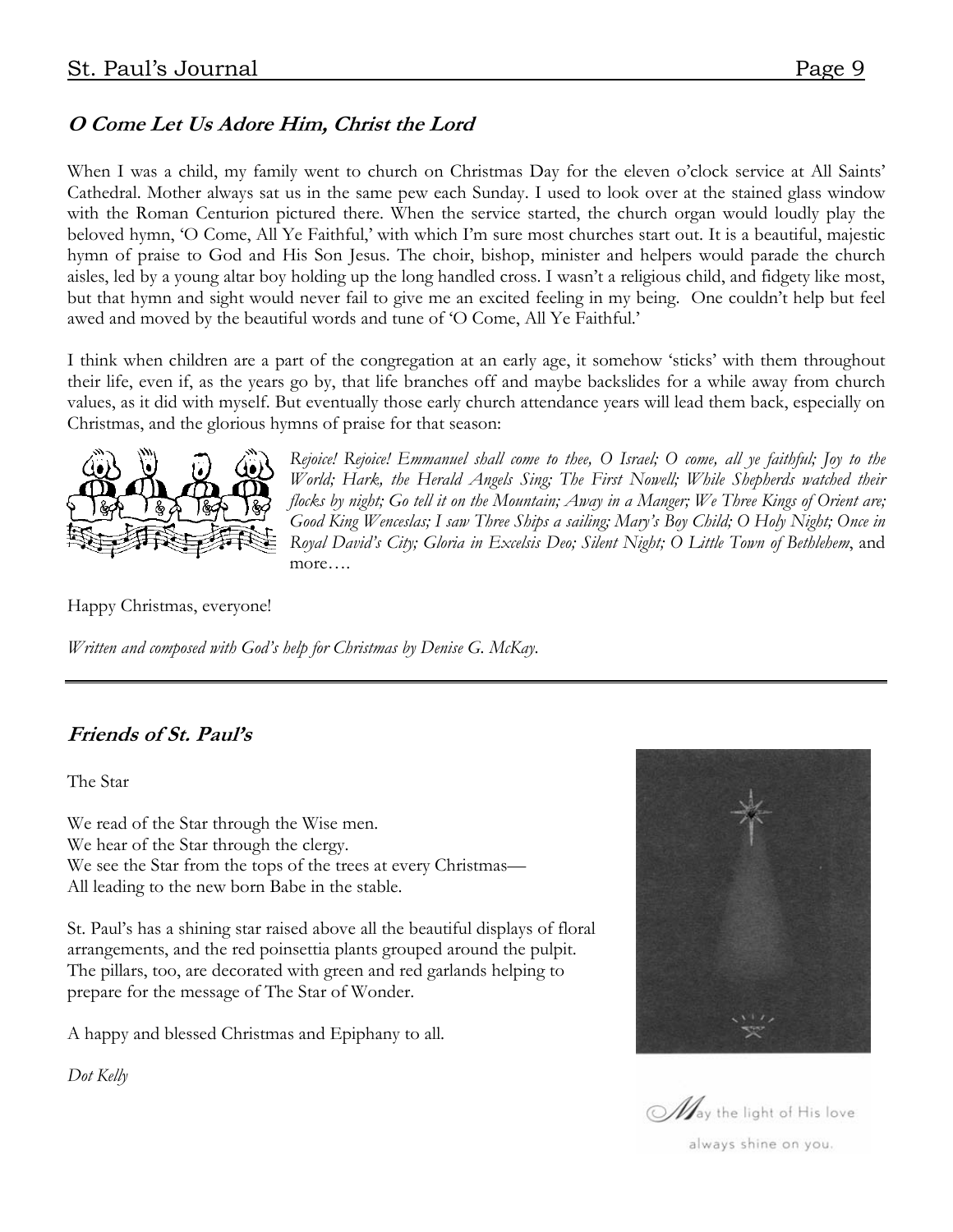# Children's Programmes



NURSERY VOLUNTEERS AT ST. PAUL'S: There is a NURSERY VOLUNTEER SIGN-UP SHEET at the back of the church for those who would like to volunteer to assist us on Sunday mornings.

Please consider signing up for the Nursery once or twice. Thank you!!



FROG JUNCTION: We are actively seeking volunteers to teach this coming term beginning the first Sunday in February. Please speak with Martine or contact the Parish Office @ 429-2240 if you would like to teach.



Lotus Flower Cross at the head of the Nestorian Christian Tablet, (circa 781 a.d.); Beilin Museum, Xian, China. The tablet tells the story of the arrival of Christian missionaries from Persia (Iraq) at the court of the Tang emperor in China in the 600s a.d., via the 'Silk Road'.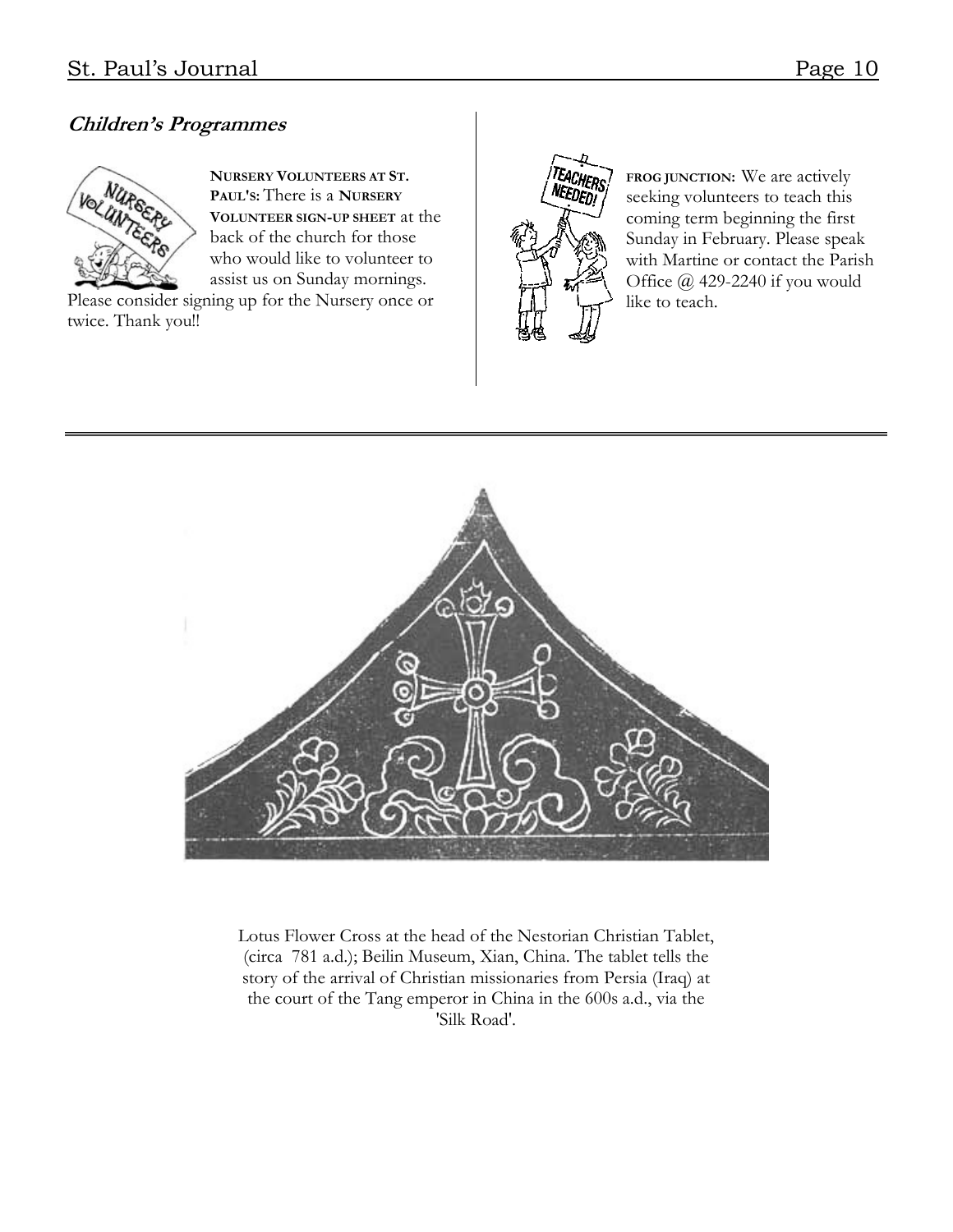# Have you visited ST. PAUL'S ONLINE recently?

# Get Connected at www.stpaulshalifax.org